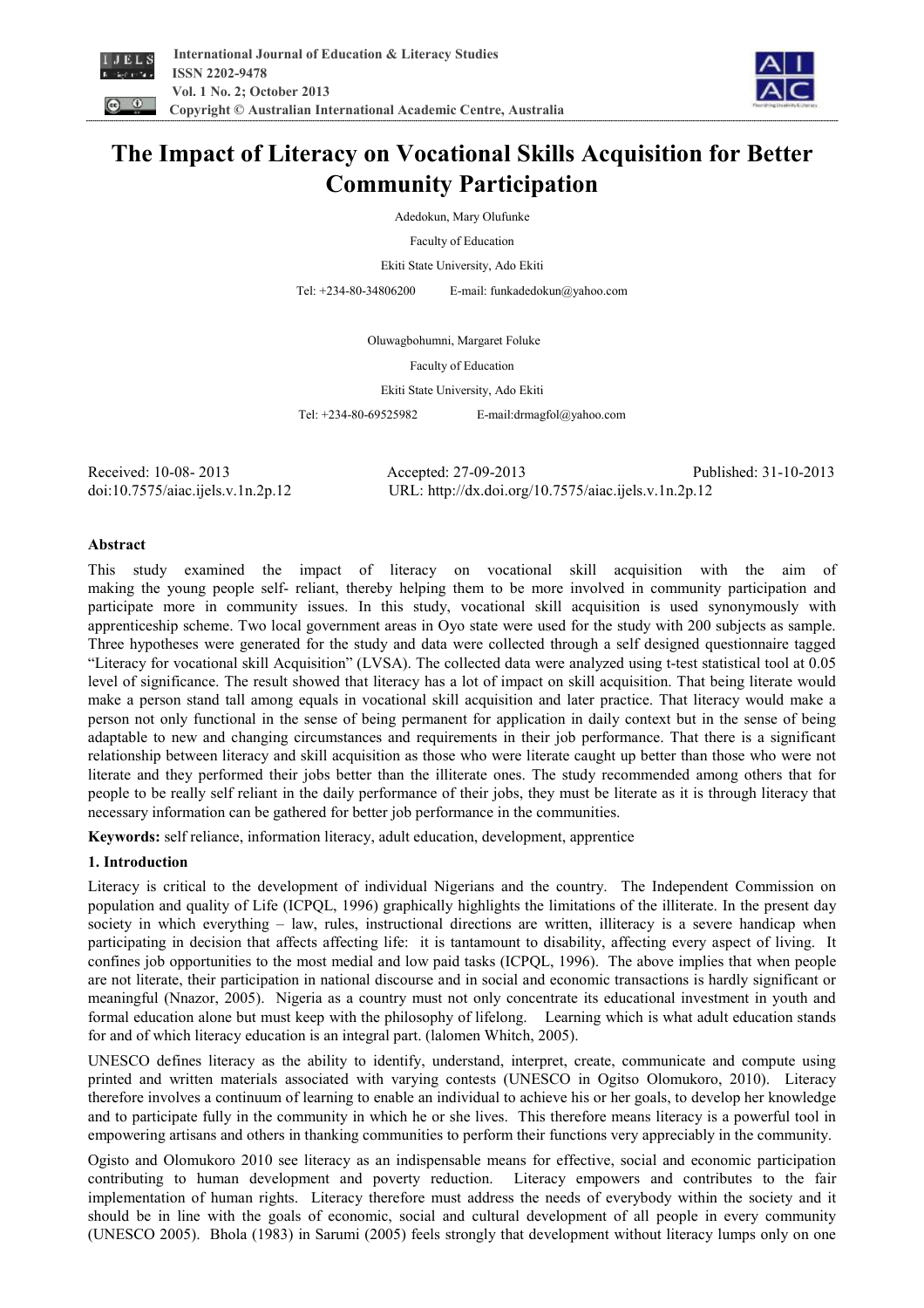leg as it cannot turn out to be an all round development. Literacy is therefore a viable tool for all forms of development efforts and a strong tool for poverty alleviation.

Literacy is a sine qua non for the social, economic, cultural and political emancipation of everybody and so it should be functional and not limited to reading, writing and arithmetic. The impact of literacy should be felt in vocational skills embarked upon mailing the artisans to relate literacy to their skill with a focus on enabling them to get involved in community participation in the wider community. This means that literacy should bring people to an awareness of their condition and to the democratic rights, which will eventually enable them to participate in making decisions regarding their social, economic and political problems as well as the problems of their existence.

Vocational skills acquired in training centres or through apprenticeship schemes need literate persons for success to be recorded; going by the Nigerian Policy of Education, education should be for self reliance (FRN, 2004). It, therefore, means everyone must be opened to a process of information acquisition in order to access valuable information without being literate. As Okerulu (2003) states, information technology (IT) has recreated limitless opportunities for open access to information. This call for the development of information literacy skills as those skills, according to Julian (2002), will enable users to make efficient and effective use of information sources.

Information literacy (which the researcher is using literarily here to mean ability to search for information that will be of relevance to one's vocational skill is important not only to those in higher institutions of learning but to those in various vocations because an information literate person, according to Wikipedia (information literacy 2007), is one who recognizes that accurate and complete information is the basis for intelligent decision making and he/she is the one that:

- · Recognizes the need for information
- Knows how to locate needed information
- · Organizes information for practices application
- · Uses information in critical thinking and problem solving (Abdulwahab, et-al ).

Everyone in any vocation should have the ability to locate, manage, evaluate and use information for problem solving concerning their areas of vocational specialization. Familumo and Oyelade (2012) state that social thinkers centuries ago were unanimous in their thought that artisans in any society were the monetary of economy. They also corroborated this view further by stating that Plato in his Republic stated that if society must have peace, its ruling class led by the philosopher king must ensure that artisans find right vocations, trained according to their callings and be fitted to it. When people are trained for right vocations and are literate then they can be said to be perfectly fitted to it as they will have the wherewithal of searching for relevant information that will keep them relevant among their colleagues and in relation to the community.

The importance of skill acquisition for personal as well as community development was brought to limelight when the Lagos State Government Nigeria said that apart from the sustained support given to the ordinary people, the government has evolved a people-oriented policy of facilitating training for the young people to acquire skills and grant them access to credit to start their own business. To ensure that the trained people put literacy to use, the government has created a data base for the trained people to relate with themselves through the compilation publication of the Lagos State Business Directory. This move by the Lagos State government calls for information literacy skill on the part of those who are acquiring vocational skill of one sort or another.

Vocational skills acquisition will turn out young men and women with productive skills with which they will put food on thousands of tables and contributing to the economy of the nation while at the same time improving their living standard. For their skills to be put to maximum use and with innovative ideas coming up from time to time to improve their on the job performance, literacy is of paramount importance (BRF forum).

The relevance and utility of vocational skill acquisition lies in the practical application of what they are exposed to. This is why Rogers commented that the economic and social benefits of literacy do not spring from learning skills literacy but from using literacy skills. When literacy skills are applied to vocational practice, the best is what will spring up.

Vocational skill acquisition from this study is approached from the point of view of vocational skill acquisition through apprenticeship scheme as a process of obtaining knowledge of a technical or practical nature from an individual that can impart such knowledge aimed at practical purposes.

The focus of this study therefore is to examine the extent to which literacy will impact on vocational skill acquisition with the aim of making people participate more in community issues.

The following questions are generated for the study.

- 1. Will literacy affect quick skill acquisition?
- 2. What is the difference in the rate of skill acquisition between literate apprentice(s) and the illiterate ones?
- 3. What is the difference in the perceptive of trainees and trainers in the importance of literacy in vocational skill acquisition?

## **2. Hypotheses**

Three hypotheses were generated for the study: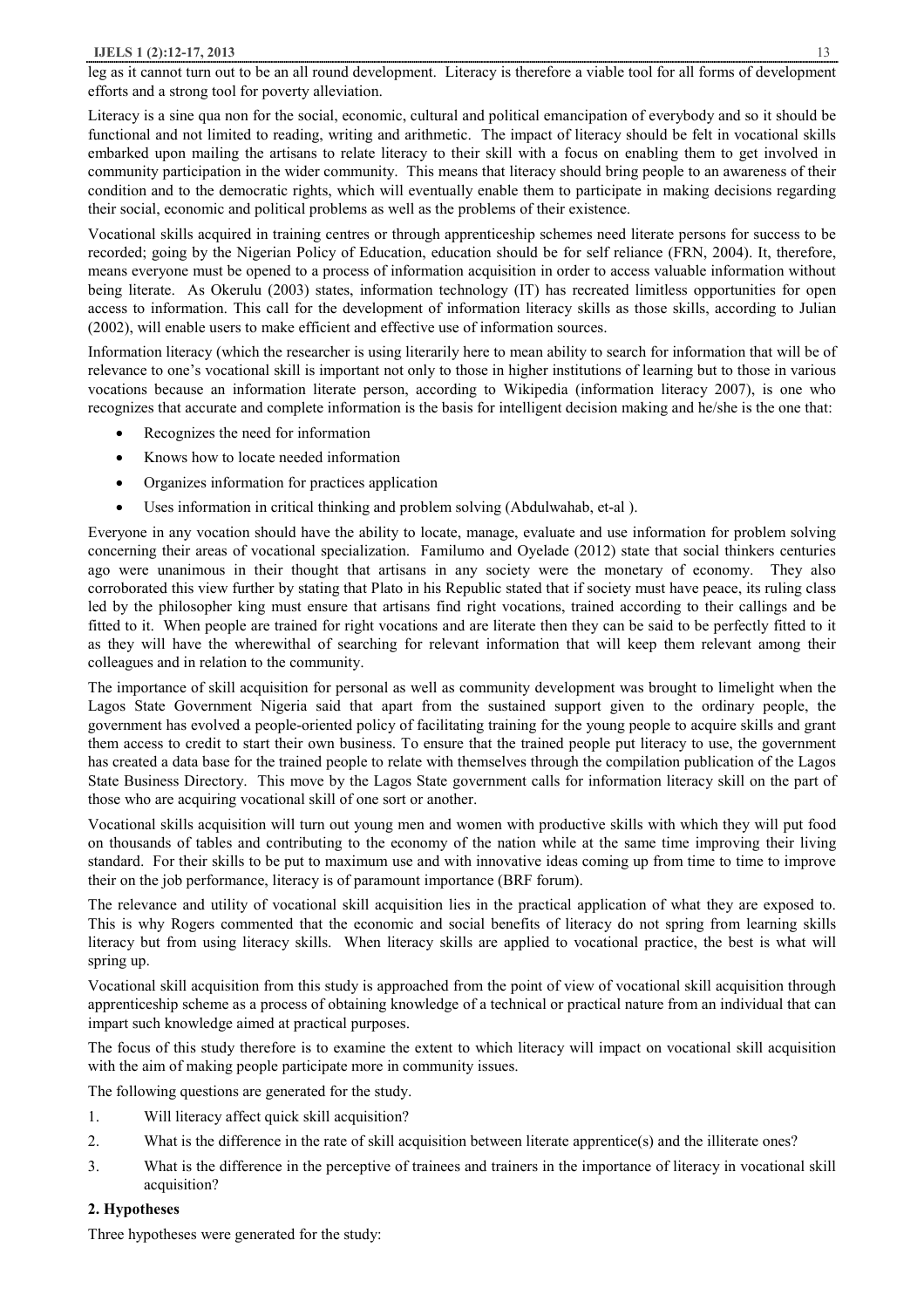### **IJELS 1 (2):12-17, 2013** 14

- 1. Literacy will not significantly impact on vocational skill acquisition.
- 2. There is no significant difference in the rate of vocational skill acquisition between literate and illiterate trainees.
- 3. There is no significant difference in the perceptions of trainers and trainees on the importance of literacy in vocational skill acquisition.

## **3. Methodology**

The population comprised of all the apprentices in the chosen vocations and their masters in the two local government areas used for the study. Two hundred samples from two local government areas were randomly selected from the population. The instrument for the study was a self designed questionnaire titled "Impact of literacy on vocational skill Acquisition" (ILVSA). The instrument consisted of three sections A,  $B$  – comprises items for Q 1 & 2 and C. Section A was in the Bio data of the samples, Section B was for the apprentices and Section C was for the masters.

The questionnaire had 15 items which was based on the impact of literacy on vocational skill acquisition. The questionnaire was validated by experts in the department of Tests and Measurement and was subjected to test retest for its reliability. A reliability co-efficient of 0.82 was obtained at 0.05 level of significance. The questionnaire items were scored on two -point scale of Yes/No. The data collected for the study were analyzed using frequency counts and percentages for the research questions while the hypotheses were subjected to t-test statistical tool.

## **4. Results**

| Frequency | Percentage |
|-----------|------------|
| 118       | 59         |
| 82        | 41         |
| 200       | 100        |
|           |            |

Table 1 reveals that 118 males representing 59% and 82 females representing 41% were involved in the study.

## **Research Hypotheses:**

**Research Question 1:** Will literacy affect quick skill acquisition?

|  | Table 2. Effect of Literacy on skill Acquisition |  |  |
|--|--------------------------------------------------|--|--|
|--|--------------------------------------------------|--|--|

|    | Qualification of apprentice respondents (190)                                                 | Frq.        | Percentage   |  |
|----|-----------------------------------------------------------------------------------------------|-------------|--------------|--|
| 1. | Literacy is the ability to read, write and do simple<br>arithmetic                            | 3           | 1.5          |  |
| 2. | There is need for literacy in the following vocations:                                        |             |              |  |
|    | (a) Fashion designing                                                                         |             |              |  |
|    | (b) Welding                                                                                   | 88 (94%)    | $20(10\%)$   |  |
|    | Hair dressing<br>(c)                                                                          | 180 (90%)   | 50 $(25%)$   |  |
|    | (d) Catherine services                                                                        | 150(75%)    | $21(10.5\%)$ |  |
|    | (e) Repair works, Motor mechanic, radio mechanic etc.                                         | 179 (89.5%) | $10(9.5\%)$  |  |
|    |                                                                                               | 70(35%)     | 130 (65%)    |  |
| 3. | My vocation needs literacy                                                                    | $180(90\%)$ | 20%          |  |
| 4. | I can perform my job better if I am literate                                                  | 167(83.5%)  | 33 (16.5%)   |  |
| 5. | Being literate makes it easy for me to learn quickly and<br>use my initiative for innovations | 191(95.5%)  | $9(4.5\%)$   |  |

Table 2 reveals that 94% of the respondents believed that literacy involves reading, writing and arithmetic while 180; 150, 179, 181 respondents all agreed strongly that literacy is highly valued and needed in the fashion designing, welding, hair dressing, and catering services. However, 130 (65%) disagree to the importance of literacy in repair works. 83.5% of the respondents affirmed that they would be better on their job performance if they are literate, while 19 (95.5% respondents believed that being literate makes it easy for them to perform their jobs better than the illiterate ones.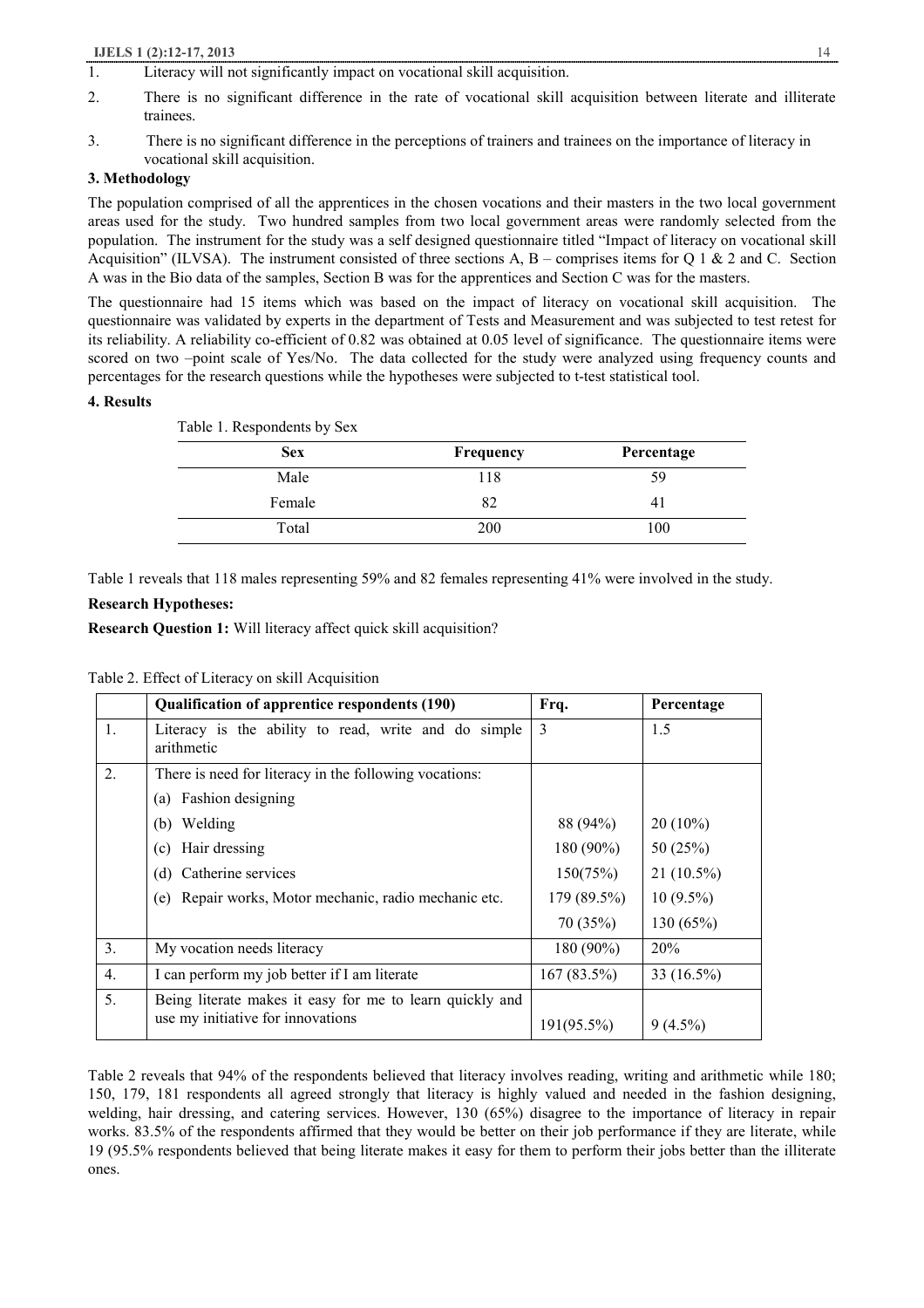**Research Question 2:** What is the rate of skill acquisition between literate apprentices and illiteracy?

|                  | <b>Skill</b>                                                                                                                                  | Frq.           | Percentage |
|------------------|-----------------------------------------------------------------------------------------------------------------------------------------------|----------------|------------|
| 1.               | The illiterate apprentices are better in catching up in skill<br>acquisition earlier than the illiterate ones                                 | 178 (89%)      | $22(11\%)$ |
| 2 <sub>1</sub>   | The literate apprentices are able to gather information<br>concerning their vocations from books, newspaper,<br>magazines and on the interest | $191(95.5\%)$  | $9(4.5\%)$ |
| 3 <sub>1</sub>   | The literate apprentices are more independent than the<br>illiterate ones                                                                     | 131 $(65.5\%)$ | 69 (34.5%) |
| $\overline{4}$ . | The essence of literacy in apprenticeship scheme is to use<br>literacy skill to enhance the practicability of their<br>occasions              | 195(95%)       | 4(2%)      |
| 5 <sub>1</sub>   | Being literate makes it easy for me to learn quickly and<br>use my initiative for innovations                                                 | $191(95.5\%)$  | $9(4.5\%)$ |

Table 3 shows that apprentices that are literate are able to catch up easily in skill acquisition than their illiterate counterparts. 178 respondents affirmed this. 191 (95.5%) respondents agreed that literate respondents are able to gather information concerning their vocations from books, newspapers, magazines and even on the net as they have access to phone browsing. 196 (98%) respondents were of the opinion that literacy would enhance the practicability of their vocations.

**Research Questions 3:** What is the difference in the perceptions of trainers on the importance of literacy on the literate trainees and illiterate ones on vocational skill acquisition?

|                  | <b>Skill</b>                                                   | Frq.        | Percentage   |
|------------------|----------------------------------------------------------------|-------------|--------------|
| 1.               | Literacy is a necessary tool for vocational acquisition        |             |              |
|                  |                                                                | 180 (90%)   | $20(10\%)$   |
| $2_{\cdot}$      | The literate apprentices understand the nitty-gritty of their  |             |              |
|                  | chosen vocations than the illiterate ones.                     | 179(89.5%)  | $21(10.5\%)$ |
| 3.               | Being an illiterate does not retard my job performance         |             |              |
|                  |                                                                | 71 (35.5%)  | 129 (64.5%)  |
| $\overline{4}$ . | Literacy will help one in the use of one's initiative to bring |             |              |
|                  | better innovations into job performance.                       | 185(92.5%)  | $15(7.5\%)$  |
| 5.               | Being literate will help an apprentice to master his/her job   |             |              |
|                  | quickly and perform it better than the illiterate ones.        | $182(91\%)$ | $18(9.0\%)$  |

180 (90%) respondents believed that literacy is a necessary tool for vocational acquisition while 179(89.5%) respondents believed that the literate apprentices would understand the nitty-gritty of chosen professions than the illiterate ones.

129 (64.5) respondents believed that their not being educated would not retard their job performance while 185 respondents also believed that literacy will help them in the use of their initiatives to bring innovations to their job performance.

**Hypothesis 1:** Literacy will not significantly impact vocational skill acquisition

Table 5. T-test Summary showing the impact of literacy in vocational Skills Acquisition

|                  | Literacy   |     | Mean | S.D  | df  |       | Sig.     |
|------------------|------------|-----|------|------|-----|-------|----------|
| Vocational Skill | Literate   | 96  | 26   | 3.62 |     |       |          |
| Acquisition      | Illiterate | .04 | 19   | 2.74 | 198 | 17.25 | P < 0.05 |

In table 5, the t-test result shows that literacy had significant impact on vocational skill acquisition at  $[t (198) = 17.25; P$  $\leq$  05]. This implies that the mean score on literacy is 26 while that of illiteracy is 19 which suggest that vocational skill acquisition can be significantly increased with increase in the level of literacy among the apprentices. This result negates the stated null hypothesis and so the hypothesis is rejected in this current study.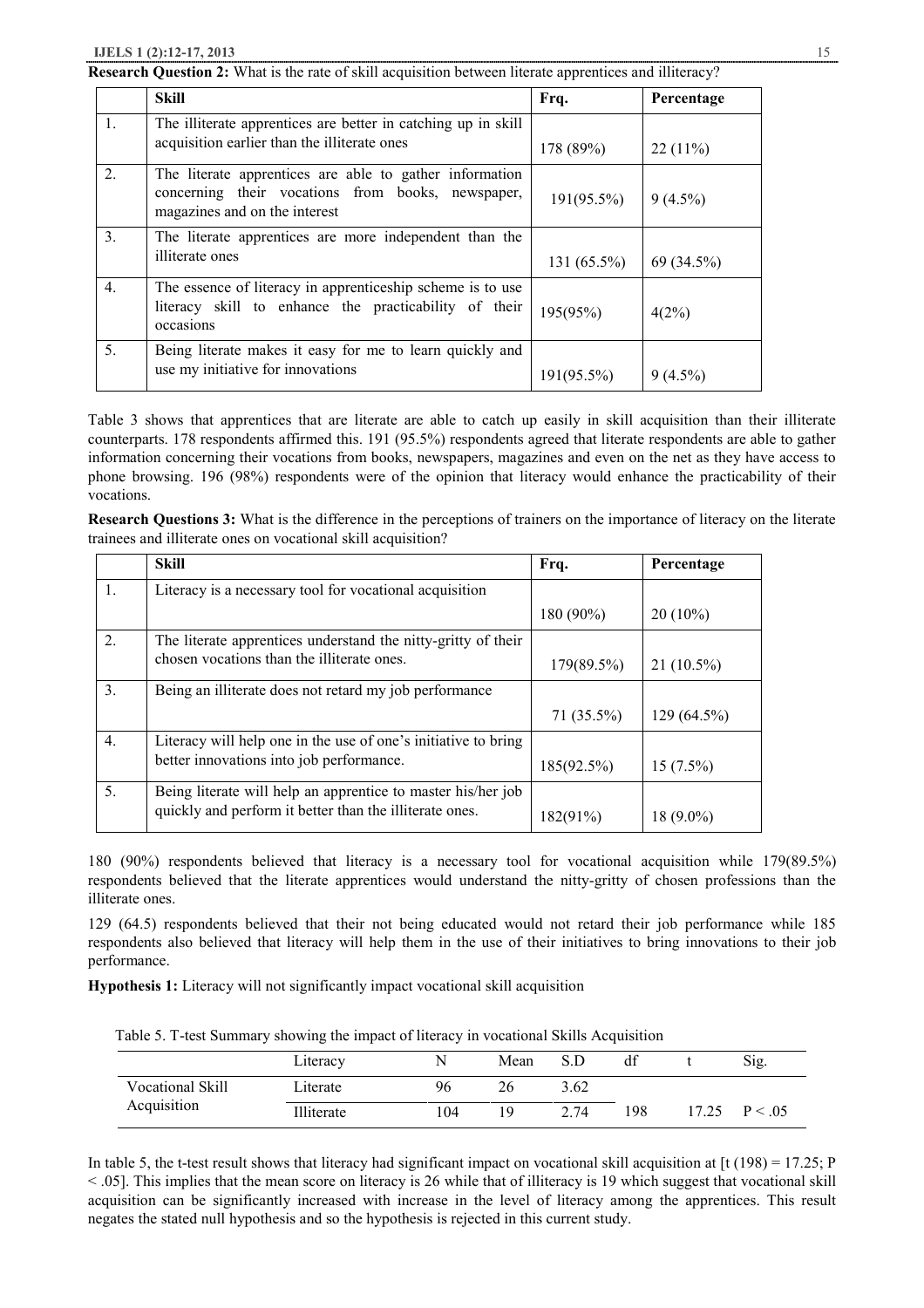**Hypothesis 2:** There is no significant difference between the rate of vocational skill acquisition between literate and illiterate trainees.

|                                             | Literacy            |     | Mean S.D    |     | Sig.           |
|---------------------------------------------|---------------------|-----|-------------|-----|----------------|
| Rate of skill acquisition Literate trainees |                     | 96  | 101.82 3.62 |     |                |
|                                             | Illiterate trainees | 104 | 94.03 2.74  | 198 | $17.25$ P < 05 |

Table 6. T-test summary showing the rate of skill acquisition among trainees

Table 6 indicates that there is a significant statistical difference between the rate of skill acquisition among trainees with different levels of literacy at [t (198) = 17.25; P < .05]; hence the mean for literate trainees is ( $X = 101.82$ ; SD = 3.62) and mean for illiterate trainees ( $X = 94.03$ ; SD = 2.74). This result shows that trainees with literacy had higher mean score on skill acquisition while those with no literacy had significantly lower mean score. Therefore, this above stated null hypothesis is rejected.

**Hypothesis 3:** There is no significant difference in the perception of trainers (both literate and illiterate ones) on the importance of literacy in vocational skill acquisition.

Table 7. T-test summary showing the perception of trainers on the importance of literacy among trainees

|                   | Literacy |    | Mean  | S.D  | df  | Sig.              |
|-------------------|----------|----|-------|------|-----|-------------------|
|                   | High     | 90 | 26.82 | 3.62 |     |                   |
| Skill acquisition | Low      | 10 | 19.03 | 2.73 | 198 | $17.25$ $P < .05$ |

Table 7 revealed that trainers (both literates and illiterates) believed that literacy is important in skill acquisition at [t  $(198) = 17.25$ ; p < .05]. This reveals that literacy is very important in skill acquisition as perceived by trainers. The tested hypothesis is thereby rejected.

### **5. Discussion**

The main aim of vocational skill acquisition is to ensure self relevance and to ensure that individuals' standard of living within the community is improved and when this is done individuals within the community will participate effectively in community issues.

The study discovered that it is not only school drop-out or stark illiterates that engage in vocational skill acquisition .Because people have realized the fact that government cannot provide jobs for everybody , people who are highly educated also participate in vocational skill acquisition even through apprenticeship scheme. This is in line with the observation of Omoniyi and Osunde that the main aim of skill acquisition is to promote self – dependence and selfreliance in the generation of gainful self employment. They also believe that vocational skills prepare individuals for a more useful and fulfilling life within the society thereby being able to not only improve their standard of living but also able to participate effectively in community development issues.

It was discovered that being literate will provide efficiency in job performance and will help individuals to contribute positively to the growth of their communities and the notion at large. The importance of literacy is supported by the Nigerian government Policy and so provision is made hence the provision of a section for Mass Literacy, Adult and Non formal programmes in the Nigerian policy of education (FRN 2004).

It was also discovered that those with lower level of education also believe that literacy will facilitate better job performance as you will enable them to search for relevant information.Literacy will open people up to the world of information, thereby releasing them from the evils that have held them hostage for long. Jegede et al (2010) believed that literacy skills are fundamental to personal empowerment, participation in local, national and global issues. eventually will lead to development and that literacy is essential for the establishment of a sense of personal competence and autonomy.

The study discovered that although not all the master artisans were well educated, they all believed that literacy is an essential part of everyday living and that literate apprentices would perform better than illiterate ones. Some of them exceed confidence in what they are learning because of their literate abilities since they would get back home, read more and find out more about what they were exposed to practically in the world of books. This is supported by Bingman 2000, in Jegede et al (2010) that literacy helps people to develop self confidence to know and feel better about themselves and that literate persons exude greater self esteem than the illiterate ones in vocational skill acquisition and literate persons are able to give better voice to their convictions about issues than their illiterate counterparts. It was generally discovered that the impact of literacy in vocational skill acquisition cannot be over emphasized.

## **6. Conclusion and Recommendations**

The study examined the impact of literacy on vocational skill acquisition and the discovery from the point of view of apprentices as well as those of trainees was that literacy is very essential in the course of skill acquisition and that it should be encouraged.